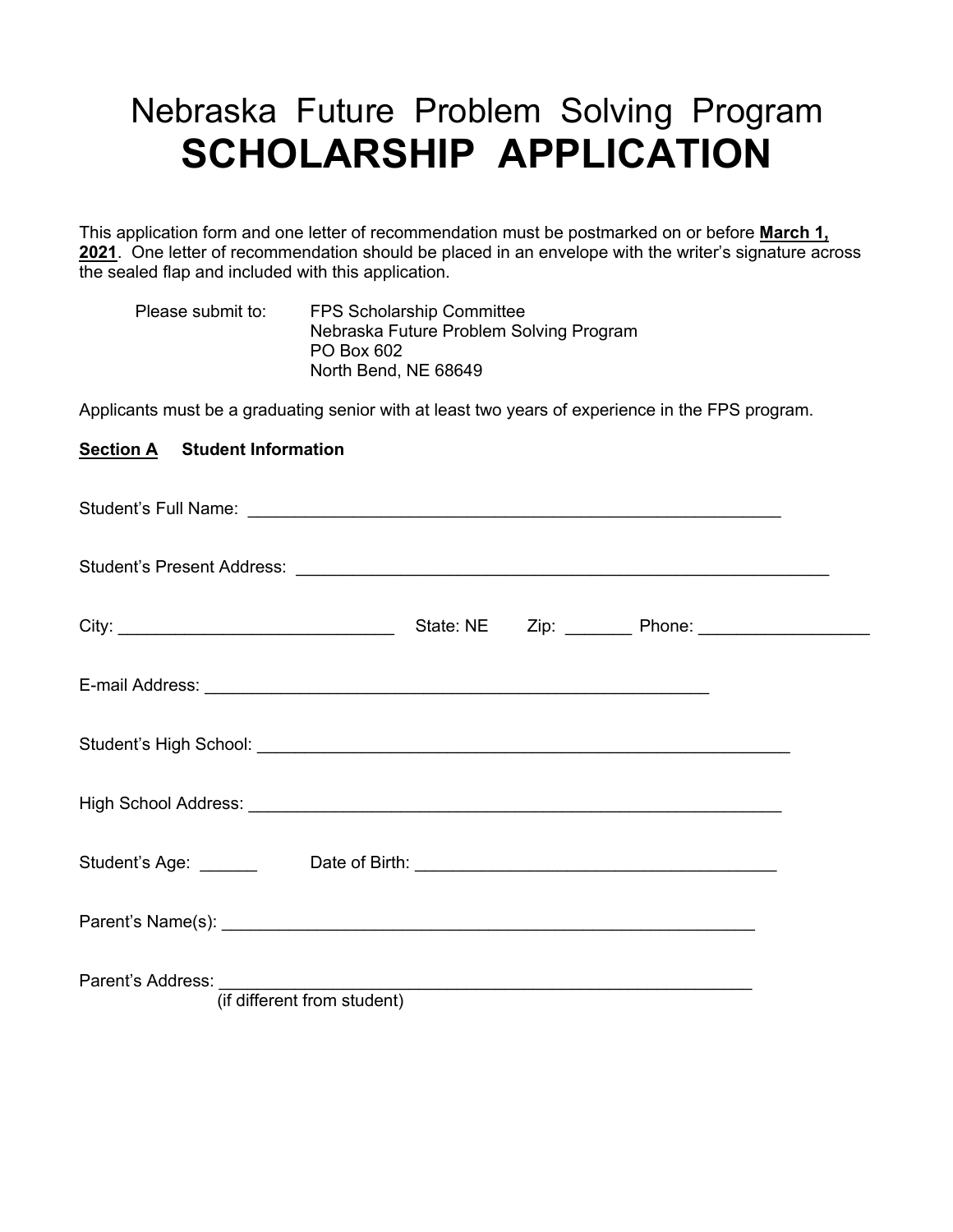## **Section B** Honors **Page 2**

Please list the following. You may attach additional sheets if necessary. Academic Honors received:

School Activities and Honors received:

Out-of-School Activities and Honors received:

Work and Volunteer experience: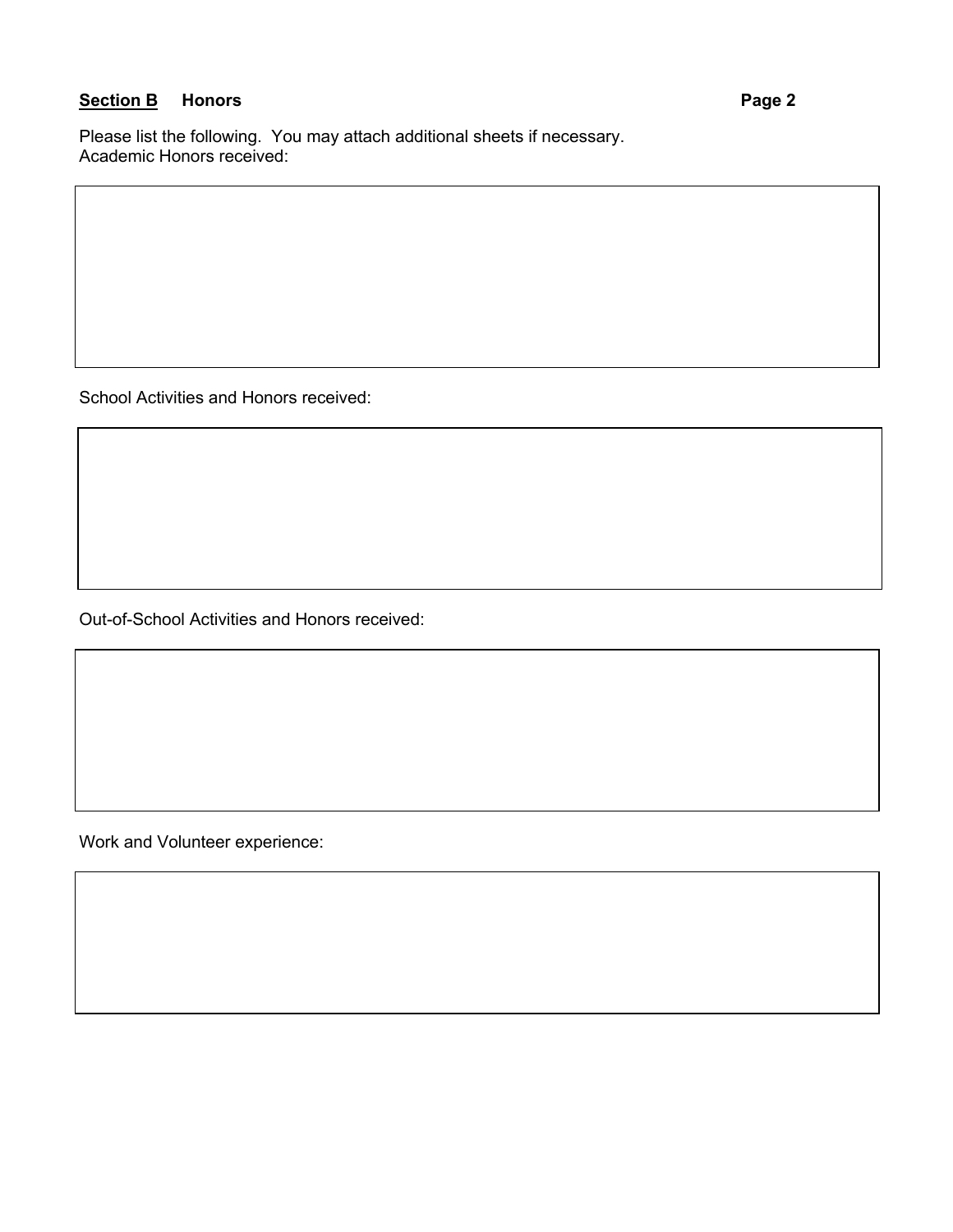| <b>Section C</b> Education                 |                          | Page 3 |
|--------------------------------------------|--------------------------|--------|
| Class rank: ______ out of _______ students |                          |        |
| Current GPA (on a 4 point scale) ________  |                          |        |
| ACT Composite Score: _______<br>and/or     | SAT Total Score: _______ |        |
| I verify that the above is correct:        |                          |        |
| Signature of High School Official          | <b>Title</b><br>Date     |        |
| Future plans following graduation:         |                          |        |
|                                            |                          |        |
|                                            |                          |        |
|                                            |                          |        |

### **Section D FPS Involvement**

Total years involved in the Future Problem Solving Program: \_\_\_\_\_\_\_\_\_\_\_

List grades of participation: \_\_\_\_\_\_\_\_\_\_\_\_\_\_\_\_\_\_\_\_\_\_\_\_\_\_\_\_\_\_\_\_\_\_\_\_\_\_\_\_\_\_\_\_\_\_\_\_\_\_\_\_\_\_\_\_

List specific involvement with FPS (include Team, Individual, Community, and Scenario Writing Competitions).